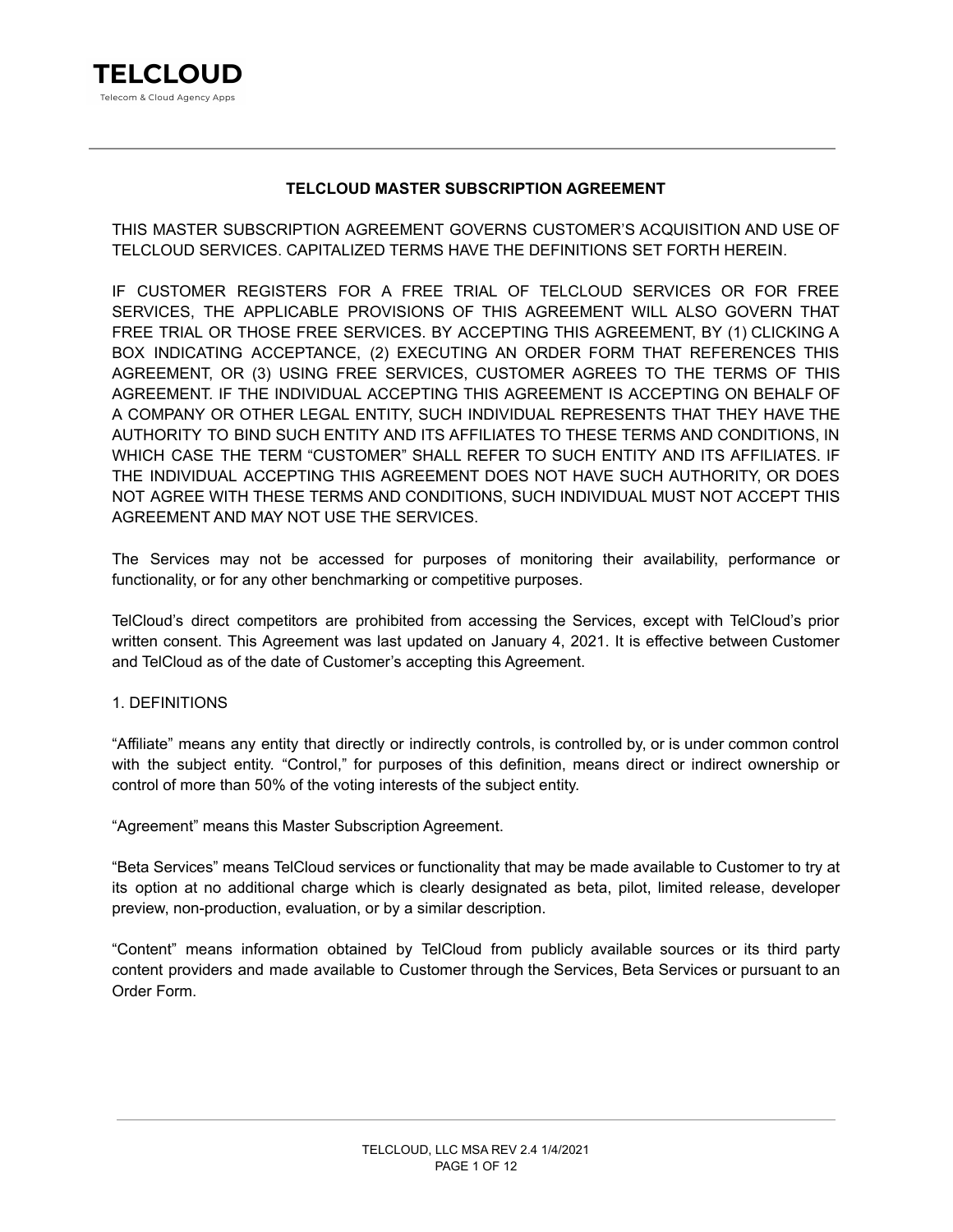"Customer" means in the case of an individual accepting this Agreement on his or her own behalf, such individual, or in the case of an individual accepting this Agreement on behalf of a company or other legal entity, the company or other legal entity for which such individual is accepting this Agreement, and Affiliates of that company or entity (for so long as they remain Affiliates) which have entered into Order Forms.

"Customer Data" means electronic data and information submitted by or for Customer into a Salesforce.com environment and in which the Customer has loaded any TelCloud application..

"Free Services" means Services that TelCloud makes available to Customer free of charge. Free Services exclude Services offered as a free trial and Purchased Services.

"Malicious Code" means code, files, scripts, agents or programs intended to do harm, including, for example, viruses, worms, time bombs and Trojan horses.

"Order Form" means an ordering document or online order specifying the Services to be provided hereunder that is entered into between Customer and TelCloud or any of their Affiliates, including any addenda and supplements thereto. By entering into an Order Form hereunder, an Affiliate agrees to be bound by the terms of this Agreement as if it were an original party hereto.

"Purchased Services" means Services that Customer or Customer's Affiliate purchases under an Order Form or online purchasing portal, as distinguished from Free Services or those provided pursuant to a free trial.

"Services" means the products and services that are ordered by Customer under an Order Form or online purchasing portal, or provided to Customer free of charge (as applicable) or under a free trial, and made available online by TelCloud.

"User" means, in the case of an individual accepting these terms on his or her own behalf, such individual, or, in the case of an individual accepting this Agreement on behalf of a company or other legal entity, an individual who is authorized by Customer to use a Service, for whom Customer has purchased a subscription (or in the case of any Services provided by TelCloud without charge, for whom a Service has been provisioned), and to whom Customer (or, when applicable, TelCloud at Customer's request) has supplied a user identification and password (for Services utilizing authentication). Users may include, for example, employees, consultants, contractors and agents of Customer, and third parties with which Customer transacts business.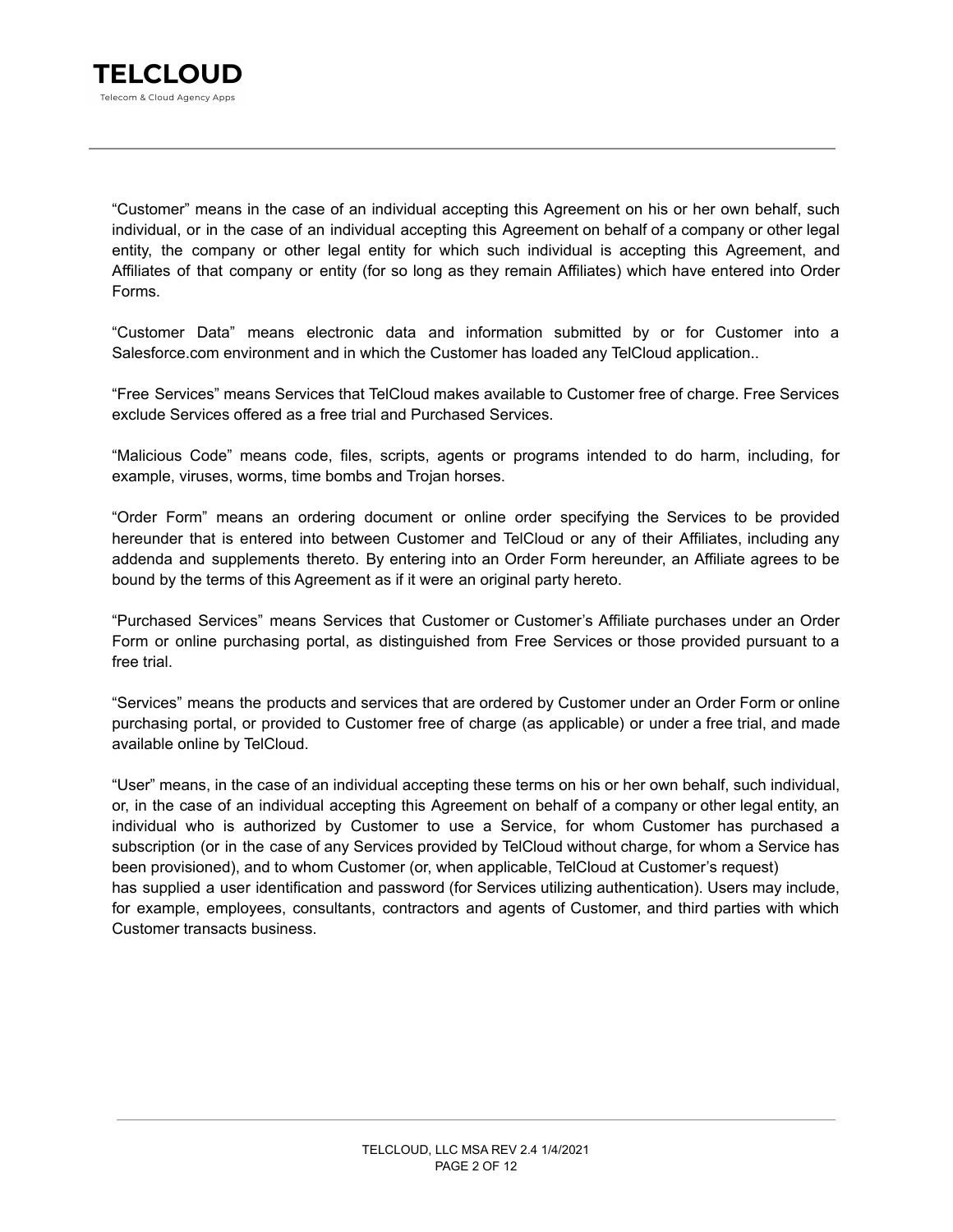# 2. TELCLOUD RESPONSIBILITIES

2.1 Provision of Purchased Services. TelCloud will (a) make the Services available to Customer pursuant to this Agreement, and the applicable Order Forms, (b) provide applicable TelCloud standard support for the Purchased Services to Customer at no additional charge, and/or upgraded support if purchased, (c) use commercially reasonable efforts to make the online Purchased Services available 24 hours a day, 7 days a week, except for: (i) planned downtime (of which TelCloud shall give advance electronic notice), and (ii) any unavailability caused by circumstances beyond TelCloud's reasonable control, including, for example, an act of God, act of government, flood, fire, earthquake, civil unrest, act of terror, strike or other labor problem (other than one involving TelCloud employees), Internet service provider failure or delay, or denial of service attack, and (d) provide the Services in accordance with laws and government regulations applicable to TelCloud's provision of its Services to its customers generally (i.e., without regard for Customer's particular use of the Services), and subject to Customer's use of the Services in accordance with this Agreement, and the applicable Order Form.

2.2 Protection of Customer Data. TelCloud will maintain appropriate administrative, physical, and technical safeguards for protection of the security, confidentiality and integrity of Customer Data, as described in the Documentation. Those safeguards will include, but will not be limited to, measures designed to prevent unauthorized access to or disclosure of Customer Data (other than by Customer or Users).

2.3 TelCloud Personnel. TelCloud will be responsible for the performance of its personnel (including its employees and contractors) and their compliance with TelCloud's obligations under this Agreement, except as otherwise specified in this Agreement.

2.4 Free Trial. If Customer registers on TelCloud's or an Affiliate's website for a free trial, TelCloud will make the applicable Service(s) available to Customer on a trial basis free of charge until the earlier of (a) the end of the free trial period for which Customer registered to use the applicable Service(s), or (b) the start date of any Purchased Service subscriptions ordered by Customer for such Service(s), or (c) termination by TelCloud in its sole discretion. Additional trial terms and conditions may appear on the trial registration web page. Any such additional terms and conditions are incorporated into this Agreement by reference and are legally binding.

ANY DATA CUSTOMER ENTERS INTO THE SERVICES, AND ANY CUSTOMIZATIONS MADE TO THE SERVICES BY OR FOR CUSTOMER, DURING CUSTOMER'S FREE TRIAL WILL BE PERMANENTLY LOST UNLESS CUSTOMER PURCHASES A SUBSCRIPTION TO THE SAME SERVICES AS THOSE COVERED BY THE TRIAL, PURCHASES APPLICABLE UPGRADED SERVICES, OR EXPORTS SUCH DATA, BEFORE THE END OF THE TRIAL PERIOD. CUSTOMER CANNOT TRANSFER DATA ENTERED OR CUSTOMIZATIONS MADE DURING THE FREE TRIAL TO A SERVICE THAT WOULD BE A DOWNGRADE FROM THAT COVERED BY THE TRIAL (E.G., FROM A SALESFORCE.COM ENTERPRISE EDITION TO PROFESSIONAL EDITION); THEREFORE, IF CUSTOMER PURCHASES A SERVICE THAT WOULD BE A DOWNGRADE FROM THAT COVERED BY THE TRIAL, CUSTOMER MUST EXPORT CUSTOMER DATA BEFORE THE END OF THE TRIAL PERIOD OR CUSTOMER DATA WILL BE PERMANENTLY LOST.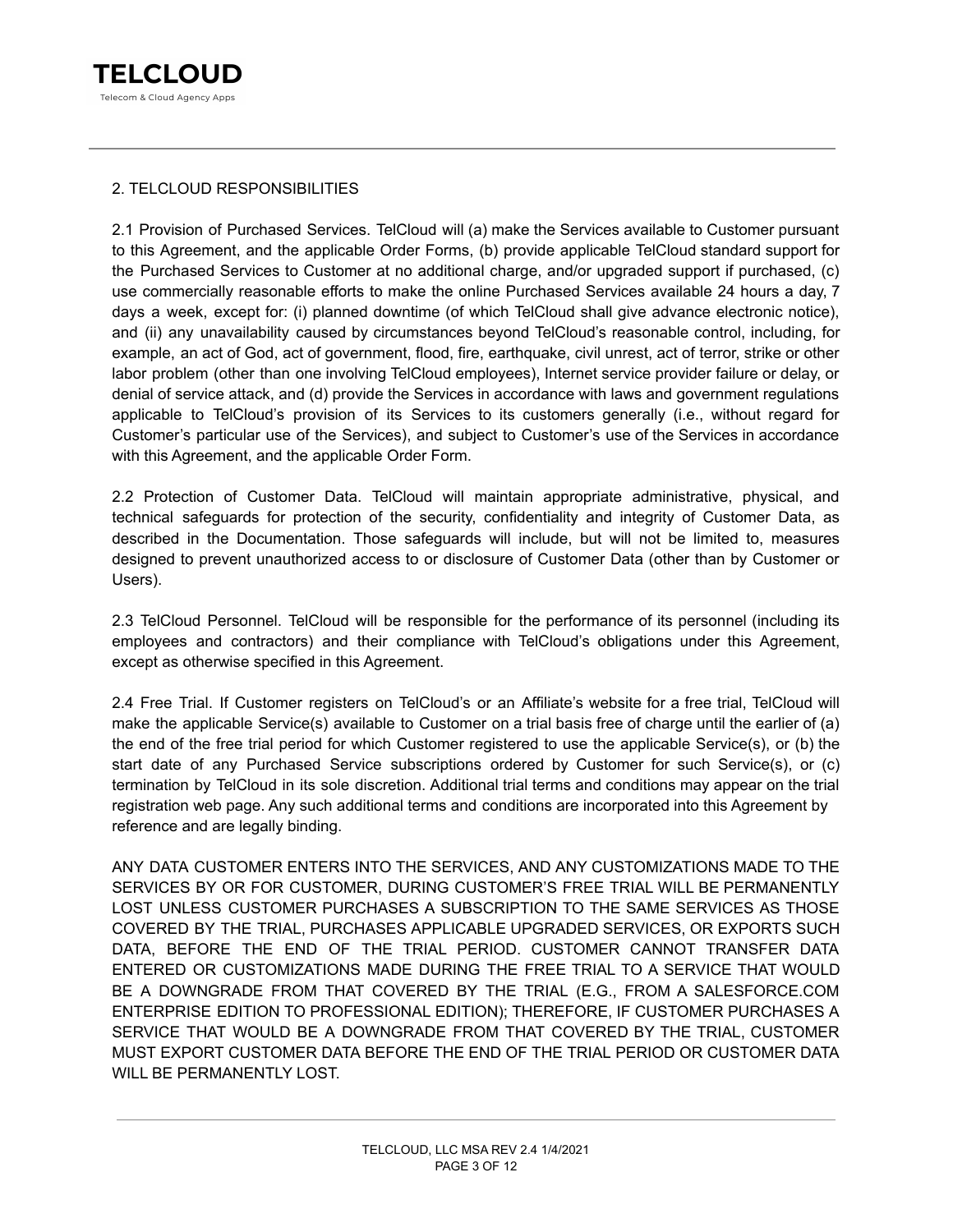NOTWITHSTANDING THE "REPRESENTATIONS, WARRANTIES, EXCLUSIVE REMEDIES AND DISCLAIMERS" SECTION AND "INDEMNIFICATION BY TELCLOUD" SECTION BELOW, DURING THE FREE TRIAL THE SERVICES ARE PROVIDED "AS-IS" WITHOUT ANY WARRANTY AND TELCLOUD SHALL HAVE NO INDEMNIFICATION OBLIGATIONS NOR LIABILITY OF ANY TYPE WITH RESPECT TO THE SERVICES FOR THE FREE TRIAL PERIOD UNLESS SUCH EXCLUSION OF LIABILITY IS NOT ENFORCEABLE UNDER APPLICABLE LAW IN WHICH CASE TELCLOUD'S LIABILITY WITH RESPECT TO THE SERVICES PROVIDED DURING THE FREE TRIAL SHALL NOT EXCEED \$100.00. WITHOUT LIMITING THE FOREGOING, TELCLOUD AND ITS AFFILIATES AND ITS LICENSORS DO NOT REPRESENT OR WARRANT TO CUSTOMER THAT: (A) CUSTOMER'S USE OF THE SERVICES DURING THE FREE TRIAL PERIOD WILL MEET CUSTOMER'S REQUIREMENTS, (B) CUSTOMER'S USE OF THE SERVICES DURING THE FREE TRIAL PERIOD WILL BE UNINTERRUPTED, TIMELY, SECURE OR FREE FROM ERROR, AND (C) USAGE DATA PROVIDED DURING THE FREE TRIAL PERIOD WILL BE ACCURATE. NOTWITHSTANDING ANYTHING TO THE CONTRARY IN THE "LIMITATION OF LIABILITY" SECTION BELOW, CUSTOMER SHALL BE FULLY LIABLE UNDER THIS AGREEMENT TO TELCLOUD AND ITS AFFILIATES FOR ANY DAMAGES ARISING OUT OF CUSTOMER'S USE OF THE SERVICES DURING THE FREE TRIAL PERIOD, ANY BREACH BY CUSTOMER OF THIS AGREEMENT AND ANY OF CUSTOMER'S INDEMNIFICATION OBLIGATIONS HEREUNDER. CUSTOMER SHALL REVIEW THE APPLICABLE SERVICE'S DOCUMENTATION DURING THE TRIAL PERIOD TO BECOME FAMILIAR WITH THE FEATURES AND FUNCTIONS OF THE SERVICES BEFORE MAKING A PURCHASE.

2.5 Free Services. TelCloud may make Free Services available to Customer. Use of Free Services is subject to the terms and conditions of this Agreement. In the event of a conflict between this section and any other portion of this Agreement, this section shall control. Free Services are provided to Customer without charge up to certain limits as described in the Documentation. Usage over these limits requires Customer's purchase of additional resources or services. Customer agrees that TelCloud, in its sole discretion and for any or no reason, may terminate Customer's access to the Free Services or any part thereof. Customer agrees that any termination of Customer's access to the Free Services may be without prior notice, and Customer agrees that TelCloud will not be liable to Customer or any third party for such termination. Customer is solely responsible for exporting Customer Data from the Free Services prior to termination of Customer's access to the Free Services for any reason, provided that if TelCloud terminates Customer's account, except as required by law TelCloud will provide Customer a reasonable opportunity to retrieve its Customer Data.

NOTWITHSTANDING THE "REPRESENTATIONS, WARRANTIES, EXCLUSIVE REMEDIES AND DISCLAIMERS" SECTION AND "INDEMNIFICATION BY TELCLOUD" SECTION BELOW, THE FREE SERVICES ARE PROVIDED "AS-IS" WITHOUT ANY WARRANTY AND TelCloud SHALL HAVE NO INDEMNIFICATION OBLIGATIONS NOR LIABILITY OF ANY TYPE WITH RESPECT TO THE FREE SERVICES UNLESS SUCH EXCLUSION OF LIABILITY IS NOT ENFORCEABLE UNDER APPLICABLE LAW IN WHICH CASE TelCloud'S LIABILITY WITH RESPECT TO THE FREE SERVICES SHALL NOT EXCEED \$1,000.00 . WITHOUT LIMITING THE FOREGOING, TELCLOUD AND ITS AFFILIATES AND ITS LICENSORS DO NOT REPRESENT OR WARRANT TO CUSTOMER THAT: (A) CUSTOMER'S USE OF THE FREE SERVICES WILL MEET CUSTOMER'S REQUIREMENTS, (B) CUSTOMER'S USE OF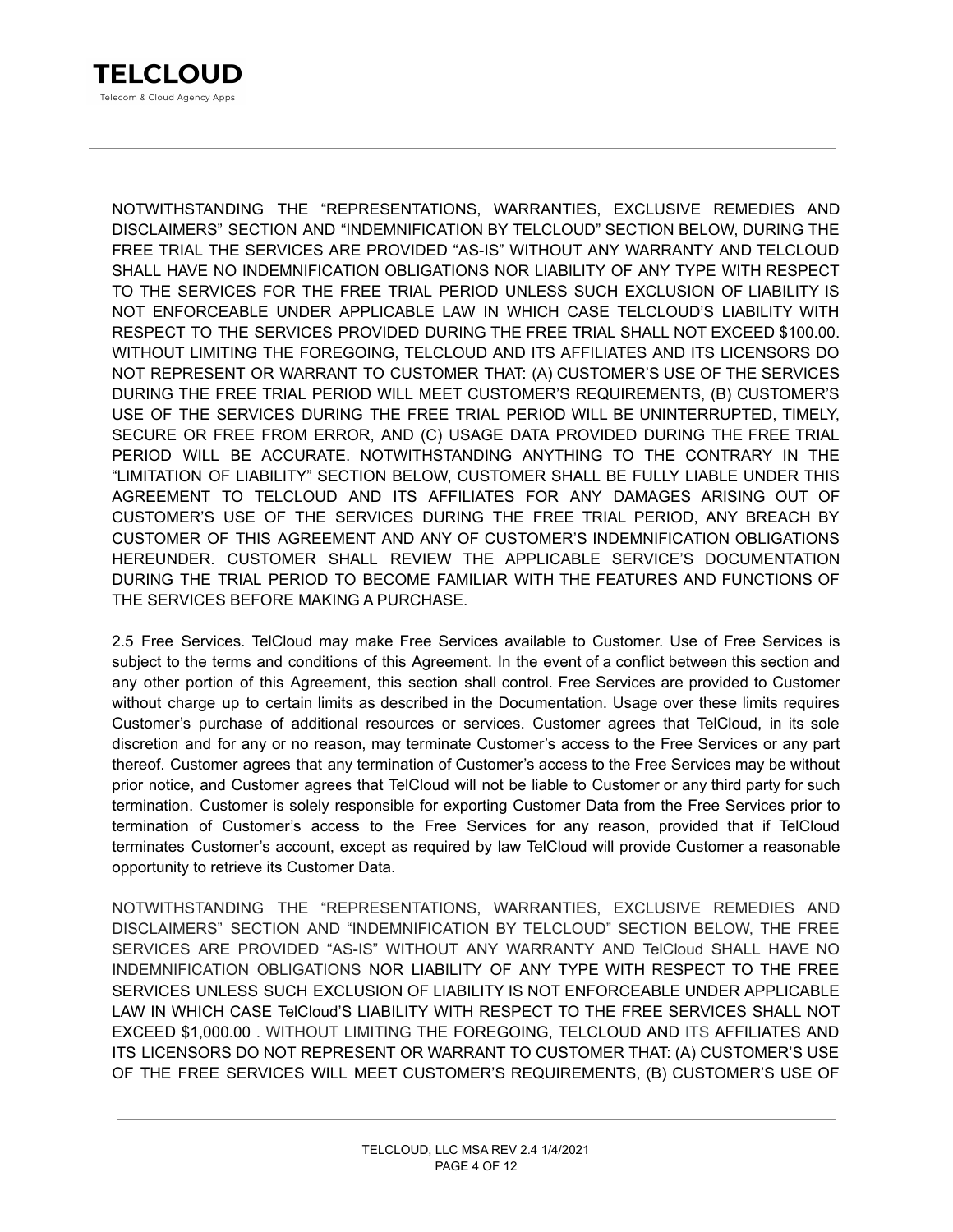THE FREE SERVICES WILL BE UNINTERRUPTED, TIMELY, SECURE OR FREE FROM ERROR, AND (C) USAGE DATA PROVIDED THROUGH THE FREE SERVICES WILL BE ACCURATE. NOTWITHSTANDING ANYTHING TO THE CONTRARY IN THE "LIMITATION OF LIABILITY" SECTION BELOW, CUSTOMER SHALL BE FULLY LIABLE UNDER THIS AGREEMENT TO TELCLOUD AND ITS AFFILIATES FOR ANY DAMAGES ARISING OUT OF CUSTOMER'S USE OF THE FREE SERVICES, ANY BREACH BY CUSTOMER OF THIS AGREEMENT AND ANY OF CUSTOMER'S INDEMNIFICATION OBLIGATIONS HEREUNDER.

# 3. USE OF SERVICES AND CONTENT

3.1 Subscriptions. Unless otherwise provided in the applicable Order Form or Documentation, (a) Purchased Services and access to Content are purchased as subscriptions for the term stated in the applicable Order Form or in the applicable online purchasing portal, (b) subscriptions for Purchased Services may be added during a subscription term at the same pricing as the underlying subscription pricing, prorated for the portion of that subscription term remaining at the time the subscriptions are added, and (c) any added subscriptions will terminate on the same date as the underlying subscriptions. Customer agrees that its purchases are not contingent on the delivery of any future functionality or features, or dependent on any oral or written public comments made by TelCloud regarding future functionality or features.

3.2 Usage Limits. Services and Content are subject to usage limits specified in Order Forms and Documentation. If Customer exceeds a contractual usage limit, TelCloud may work with Customer to seek to reduce Customer's usage so that it conforms to that limit. If, notwithstanding TelCloud's efforts, Customer is unable or unwilling to abide by a contractual usage limit, Customer will execute an Order Form for additional quantities of the applicable Services or Content promptly upon TelCloud's request, and/or pay any invoice for excess usage in accordance with the "Invoicing and Payment" section below.

3.3 Customer Responsibilities. Customer will (a) be responsible for Users' compliance with this Agreement, Documentation and Order Forms, (b) be responsible for the accuracy, quality and legality of Customer Data, the means by which Customer acquired Customer Data, Customer's use of Customer Data with the Services, and the interoperation of any Non-TelCloud Applications with which Customer uses Services or Content, (c) use commercially reasonable efforts to prevent unauthorized access to or use of Services and Content, and notify TelCloud promptly of any such unauthorized access or use, (d) use Services and Content only in accordance with this Agreement, Order Forms and applicable laws and government regulations, and (e) comply with terms of service of any Non-TelCloud Applications with which Customer uses Services or Content. Any use of the Services in breach of the foregoing by Customer or Users that in TelCloud's judgment threatens the security, integrity or availability of TelCloud's services, may result in TelCloud's immediate suspension of the Services, however TelCloud will use commercially reasonable efforts under the circumstances to provide Customer with notice and an opportunity to remedy such violation or threat prior to any such suspension.

3.4 Usage Restrictions. Customer will not (a) make any Service or Content available to anyone other than Customer or Users, or use any Service or Content for the benefit of anyone other than Customer or its Affiliates, unless expressly stated otherwise in an Order Form, (b) sell, resell, license, sublicense,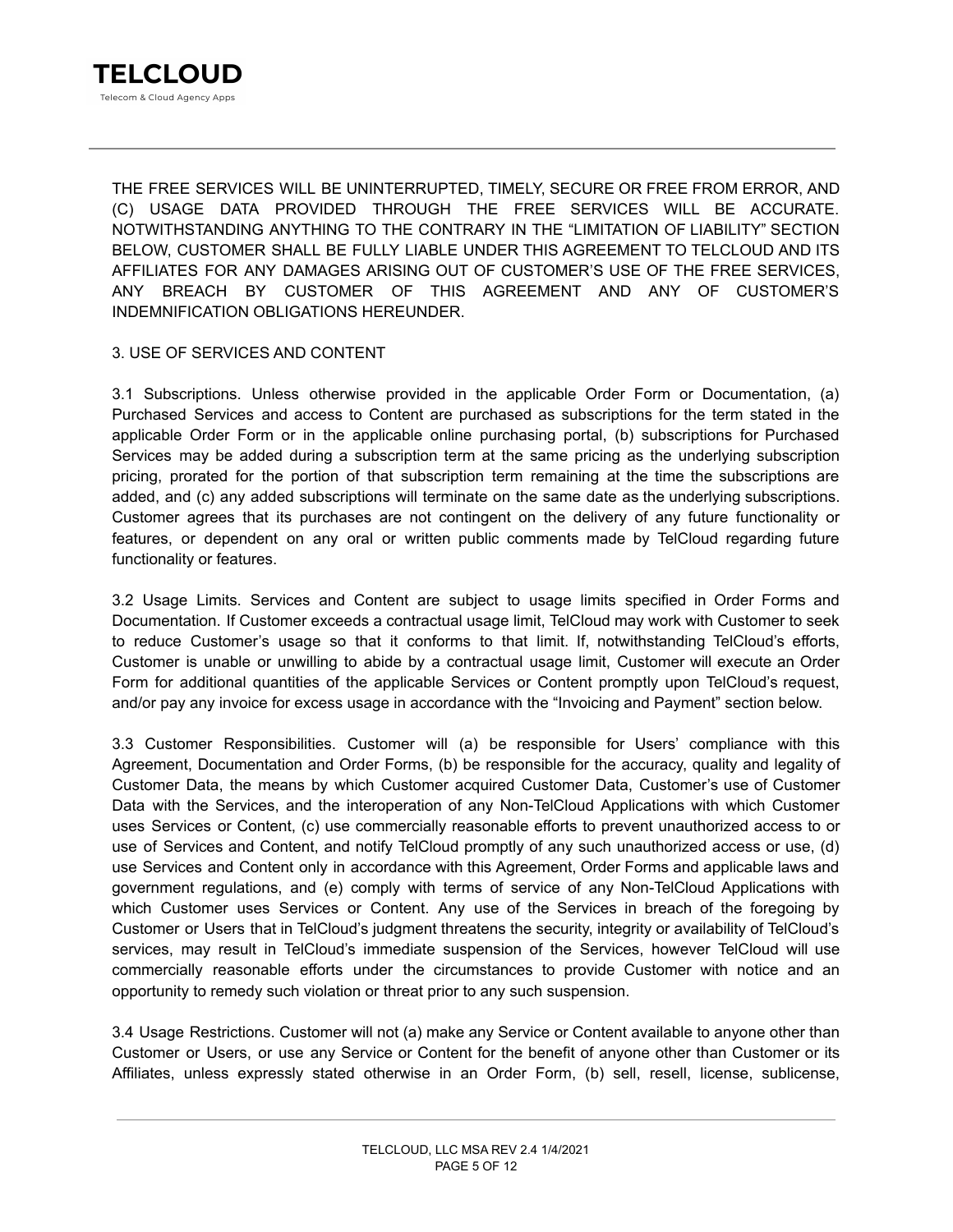

distribute, make available, rent or lease any Service or Content, or include any Service or Content in a service bureau or outsourcing offering, (c) use a Service or Non-TelCloud Application to store or transmit infringing, libelous, or otherwise unlawful or tortious material, or to store or transmit material in violation of third-party privacy rights, (d) use a Service or Non-TelCloud Application to store or transmit Malicious Code, (e) interfere with or disrupt the integrity or performance of any Service or third-party data contained therein, (f) attempt to gain unauthorized access to any Service or Content or its related systems or networks, (g) permit direct or indirect access to or use of any Services or Content in a way that circumvents a contractual usage limit, or use any Services to access or use any of TelCloud intellectual property except as permitted under this Agreement, an Order Form, or the Documentation, (h) modify, copy, or create derivative works based on a Service or any part, feature, function or user interface thereof, (i) copy Content except as permitted herein or in an Order Form or the Documentation, (j) frame or mirror any part of any Service or Content, other than framing on Customer's own intranets or otherwise for its own internal business purposes or as permitted in the Documentation, (k) except to the extent permitted by applicable law, disassemble, reverse engineer, or decompile a Service or Content or access it to (1) build a competitive product or service, (2) build a product or service using similar ideas, features, functions or graphics of the Service, (3) copy any ideas, features, functions or graphics of the Service, or (4) determine whether the Services are within the scope of any patent.

### 5. FEES AND PAYMENT

5.1 Fees . Customer will pay all fees specified in Order Forms. Except as otherwise specified herein or in an Order Form, (i) fees are based on Services and Content subscriptions purchased and not actual usage, (ii) payment obligations are non- cancelable and fees paid are non-refundable, and (iii) quantities purchased cannot be decreased during the relevant subscription term.

5.2 Invoicing and Payment. Customer will provide TelCloud with valid and updated credit card information, or with a valid purchase order or alternative document reasonably acceptable to TelCloud. If Customer provides credit card information to TelCloud, Customer authorizes TelCloud to charge such credit card for all Purchased Services listed in the Order Form for the initial subscription term and any renewal subscription term(s) as set forth in the "Term of Purchased Subscriptions" section below. Such charges shall be made in advance, either annually or in accordance with any different billing frequency stated in the applicable Order Form. If the Order Form specifies that payment will be by a method other than a credit card, TelCloud will invoice Customer in advance and otherwise in accordance with the relevant Order Form. Unless otherwise stated in the Order Form, invoiced fees are due on the invoice date. Customer is responsible for providing complete and accurate billing and contact information to TelCloud and notifying TelCloud of any changes to such information.

5.3 Overdue Charges . If any invoiced amount is not received by TelCloud by the due date, then without limiting TelCloud's rights or remedies, (a) those charges may accrue late interest at the rate of 1.5% of the outstanding balance per month, or the maximum rate permitted by law, whichever is lower, and/or (b) TelCloud may condition future subscription renewals and Order Forms on payment terms shorter than those specified in the "Invoicing and Payment" section above.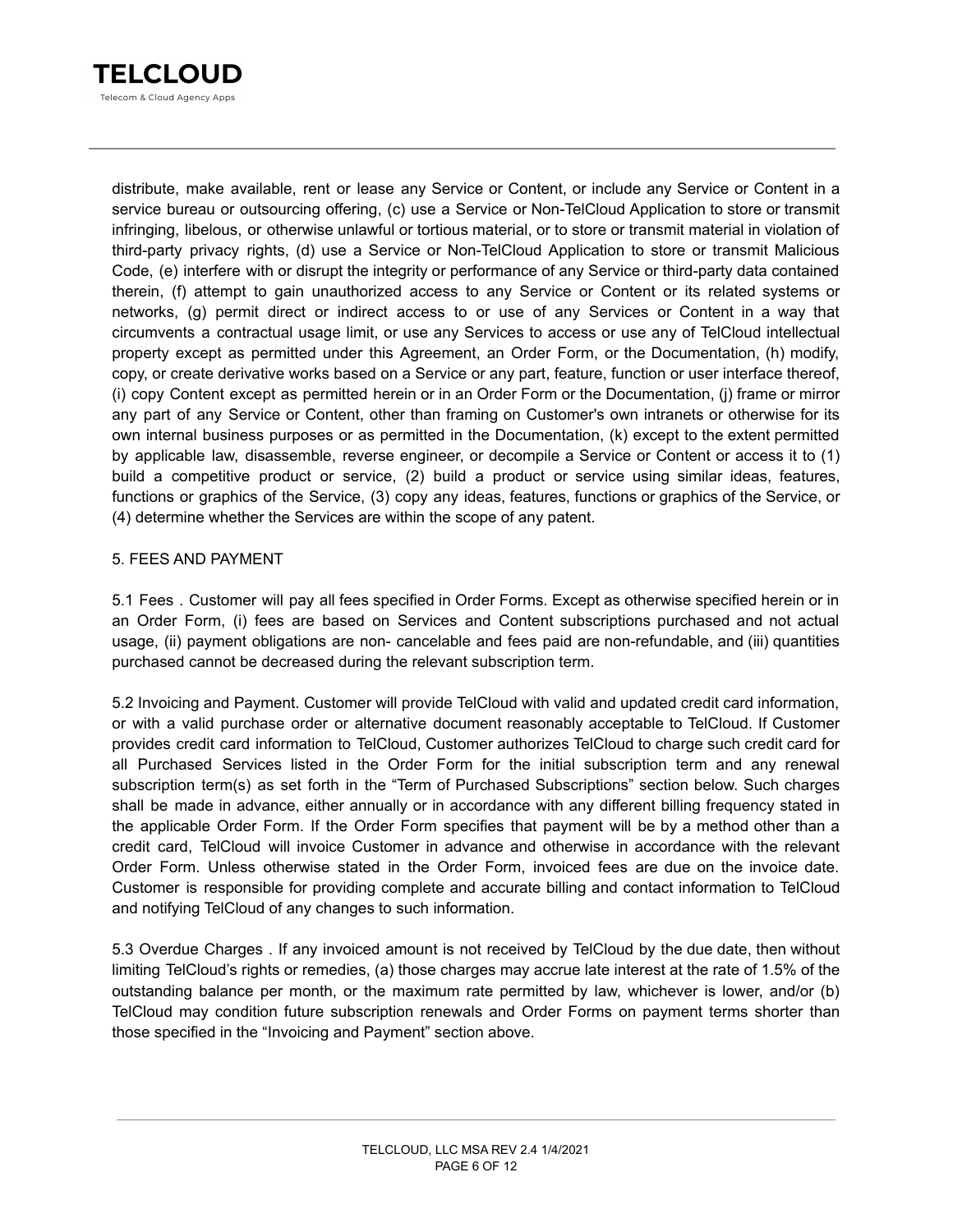

5.4 Suspension of Service and Acceleration . If any charge owing by Customer under this or any other agreement for services is 30 days or more overdue, (or 10 or more days overdue in the case of amounts Customer has authorized TelCloud to charge to Customer's credit card), TelCloud may, without limiting its other rights and remedies, accelerate Customer's unpaid fee obligations under such agreements so that all such obligations become immediately due and payable, and suspend Services until such amounts are paid in full, provided that, other than for customers paying by credit card or direct debit whose payment has been declined, TelCloud will give Customer at least 10 days' prior notice that its account is overdue, in accordance with the "Manner of Giving Notice" section below for billing notices, before suspending services to Customer.

5.5 Payment Disputes . TelCloud will not exercise its rights under the "Overdue Charges" or "Suspension of Service and Acceleration" section above if Customer is disputing the applicable charges reasonably and in good faith and is cooperating diligently to resolve the dispute.

5.6 Taxes . TelCloud's fees do not include any taxes, levies, duties or similar governmental assessments of any nature, including, for example, value-added, sales, use or withholding taxes, assessable by any jurisdiction whatsoever (collectively, "Taxes"). Customer is responsible for paying all Taxes associated with its purchases hereunder. If TelCloud has the legal obligation to pay or collect Taxes for which Customer is responsible under this section, TelCloud will invoice Customer and Customer will pay that amount unless Customer provides TelCloud with a valid tax exemption certificate authorized by the appropriate taxing authority. For clarity, TelCloud is solely responsible for taxes assessable against it based on its income, property and employees.

# 6. PROPRIETARY RIGHTS AND LICENSES

6.1 Reservation of Rights. Subject to the limited rights expressly granted hereunder, TelCloud, its Affiliates, its licensors and Content Providers reserve all of their right, title and interest in and to the Services and Content, including all of their related intellectual property rights. No rights are granted to Customer hereunder other than as expressly set forth herein.

6.2 Access to and Use of Content. Customer has the right to access and use applicable Content subject to the terms of applicable Order Forms, this Agreement and the Documentation.

#### 7. CONFIDENTIALITY

7.1 Definition of Confidential Information. "Confidential Information" means all information disclosed by a party ("Disclosing Party") to the other party ("Receiving Party"), whether orally or in writing, that is designated as confidential or that reasonably should be understood to be confidential given the nature of the information and the circumstances of disclosure. Confidential Information of Customer includes Customer Data; Confidential Information of TelCloud includes the Services and Content, and the terms and conditions of this Agreement and all Order Forms (including pricing). Confidential Information of each party includes business and marketing plans, technology and technical information, product plans and designs, and business processes disclosed by such party. However, Confidential Information does not include any information that (i) is or becomes generally known to the public without breach of any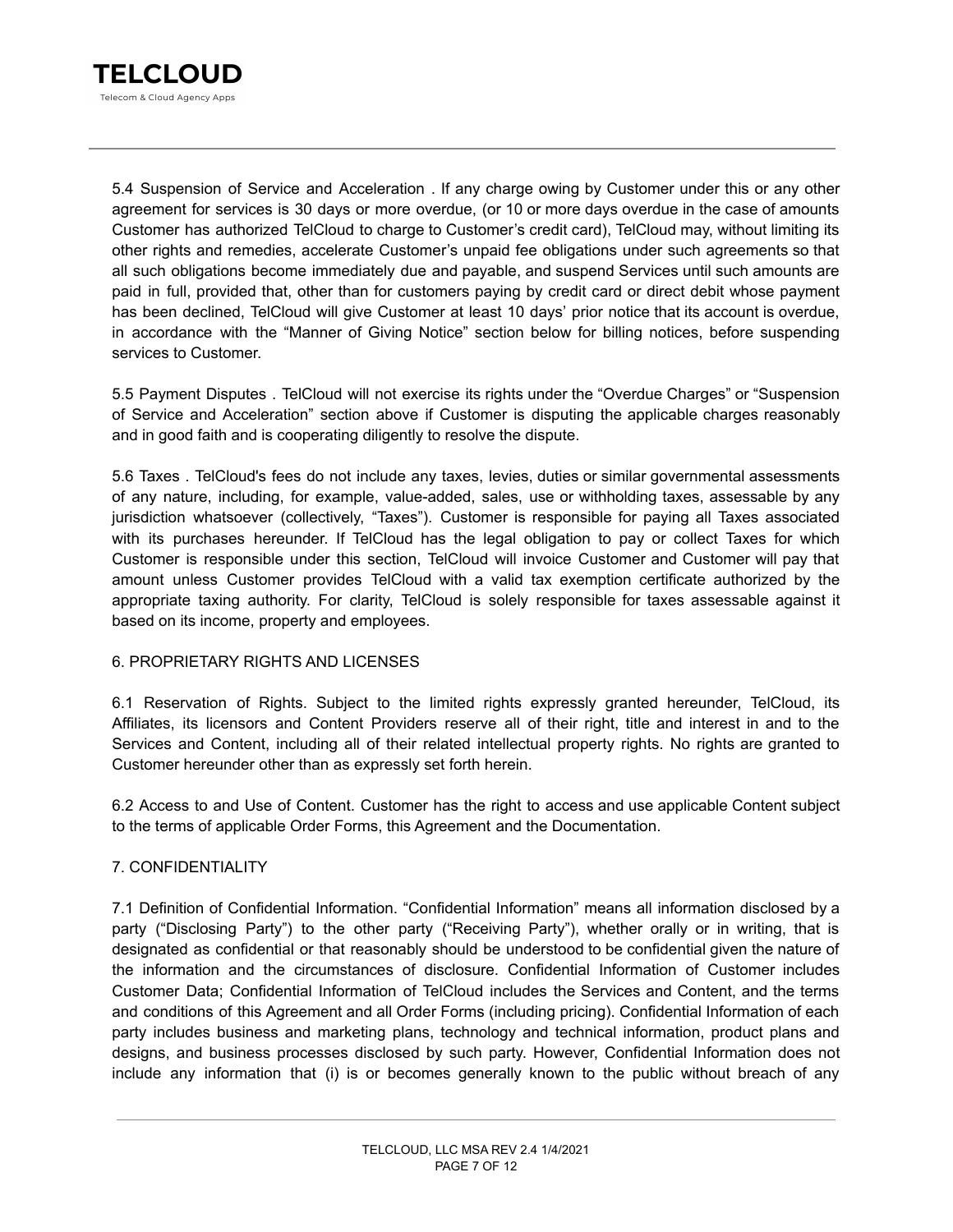

obligation owed to the Disclosing Party, (ii) was known to the Receiving Party prior to its disclosure by the Disclosing Party without breach of any obligation owed to the Disclosing Party, (iii) is received from a third party without breach of any obligation owed to the Disclosing Party, or (iv) was independently developed by the Receiving Party. For the avoidance of doubt, the non-disclosure obligations set forth in this "Confidentiality" section apply to Confidential Information exchanged between the parties in connection with the evaluation of additional TelCloud services.

7.2 Protection of Confidential Information. As between the parties, each party retains all ownership rights in and to its Confidential Information. The Receiving Party will use the same degree of care that it uses to protect the confidentiality of its own confidential information of like kind (but not less than reasonable care) to (i) not use any Confidential Information of the Disclosing Party for any purpose outside the scope of this Agreement and (ii) except as otherwise authorized by the Disclosing Party in writing, limit access to Confidential Information of the Disclosing Party to those of its and its Affiliates' employees and contractors who need that access for purposes consistent with this Agreement and who have signed confidentiality agreements with the Receiving Party containing protections not materially less protective of the Confidential Information than those herein. Neither party will disclose the terms of this Agreement or any Order Form to any third party other than its Affiliates, legal counsel and accountants without the other party's prior written consent, provided that a party that makes any such disclosure to its Affiliate, legal counsel or accountants will remain responsible for such Affiliate's, legal counsel's or accountant's compliance with this "Confidentiality" section. Notwithstanding the foregoing, TelCloud may disclose the terms of this Agreement and any applicable Order Form to a subcontractor or Non-TelCloud Application Provider to the extent necessary to perform TelCloud's obligations under this Agreement, under terms of confidentiality materially as protective as set forth herein.

7.3 Compelled Disclosure. The Receiving Party may disclose Confidential Information of the Disclosing Party to the extent compelled by law to do so, provided the Receiving Party gives the Disclosing Party prior notice of the compelled disclosure (to the extent legally permitted) and reasonable assistance, at the Disclosing Party's cost, if the Disclosing Party wishes to contest the disclosure. If the Receiving Party is compelled by law to disclose the Disclosing Party's Confidential Information as part of a civil proceeding to which the Disclosing Party is a party, and the Disclosing Party is not contesting the disclosure, the Disclosing Party will reimburse the Receiving Party for its reasonable cost of compiling and providing secure access to that Confidential Information.

# 8. REPRESENTATIONS, WARRANTIES, EXCLUSIVE REMEDIES AND DISCLAIMERS

8.1 Representations. Each party represents that it has validly entered into this Agreement and has the legal power to do so.

8.2 TelCloud Warranties. TelCloud warrants that during an applicable subscription term (a) this Agreement, and the Order Forms will accurately describe the applicable administrative, physical, and technical safeguards for protection of the security, confidentiality and integrity of Customer Data, (b) TelCloud will not materially decrease the overall security of the Services, (c) the Services will perform materially in accordance with the applicable Documentation, and (d) TelCloud will not materially decrease the overall functionality of the Services. For any breach of a warranty above, Customer's exclusive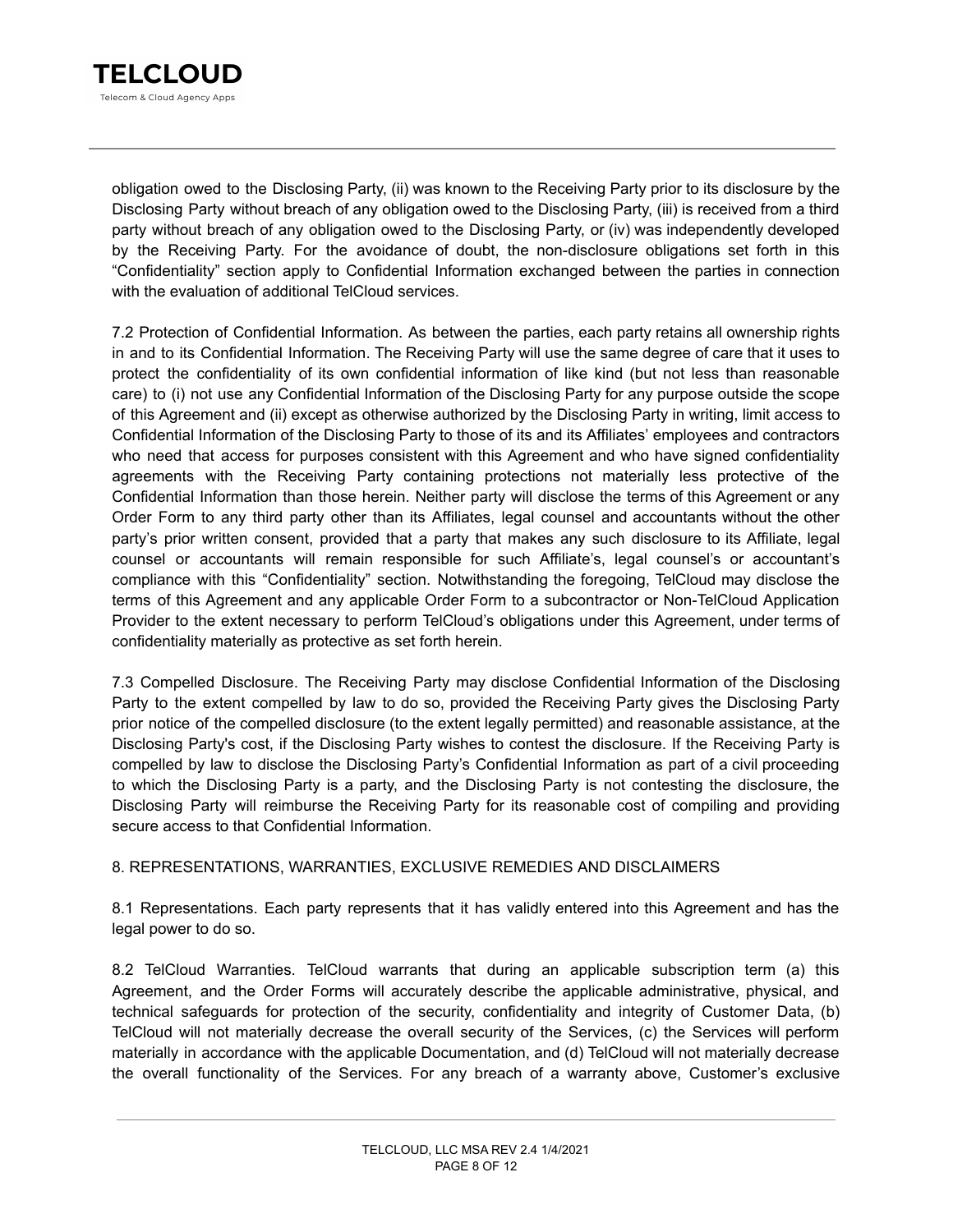remedies are those described in the "Termination" and "Refund or Payment upon Termination" sections below.

8.3 Disclaimers. EXCEPT AS EXPRESSLY PROVIDED HEREIN, NEITHER PARTY MAKES ANY WARRANTY OF ANY KIND, WHETHER EXPRESS, IMPLIED, STATUTORY OR OTHERWISE, AND EACH PARTY SPECIFICALLY DISCLAIMS ALL IMPLIED WARRANTIES, INCLUDING ANY IMPLIED WARRANTY OF MERCHANTABILITY, FITNESS FOR A PARTICULAR PURPOSE OR NON-INFRINGEMENT, TO THE MAXIMUM EXTENT PERMITTED BY APPLICABLE LAW. CONTENT AND BETA SERVICES ARE PROVIDED "AS IS," AND AS AVAILABLE EXCLUSIVE OF ANY WARRANTY WHATSOEVER.

### 9. MUTUAL INDEMNIFICATION

9.1 Indemnification by TelCloud. TelCloud will defend Customer against any claim, demand, suit or proceeding made or brought against Customer by a third party alleging that any Purchased Service infringes or misappropriates such third party's intellectual property rights (a "Claim Against Customer "), and will indemnify Customer from any damages, attorney fees and costs finally awarded against Customer as a result of, or for amounts paid by Customer under a settlement approved by TelCloud in writing of, a Claim Against Customer, provided Customer (a) promptly gives TelCloud written notice of the Claim Against Customer, (b) gives TelCloud sole control of the defense and settlement of the Claim Against Customer (except that TelCloud may not settle any Claim Against Customer unless it unconditionally releases Customer of all liability), and (c) gives TelCloud all reasonable assistance, at TelCloud's expense. If TelCloud receives information about an infringement or misappropriation claim related to a Service, TelCloud may in its discretion and at no cost to Customer (i) modify the Services so that they are no longer claimed to infringe or misappropriate, without breaching TelCloud's warranties under "TelCloud Warranties" above, (ii) obtain a license for Customer's continued use of that Service in accordance with this Agreement, or (iii) terminate Customer's subscriptions for that Service upon 30 days' written notice and refund Customer any prepaid fees covering the remainder of the term of the terminated subscriptions. The above defense and indemnification obligations do not apply if (1) the allegation does not state with specificity that the Services are the basis of the Claim Against Customer; (2) a Claim Against Customer arises from the use or combination of the Services or any part thereof with software, hardware, data, or processes not provided by TelCloud, if the Services or use thereof would not infringe without such combination; (3) a Claim Against Customer arises from Services under an Order Form for which there is no charge; or (4) a Claim against Customer arises from Content, a Non-TelCloud Application or Customer's breach of this Agreement, the Documentation or applicable Order Forms.

9.2 Indemnification by Customer. Customer will defend TelCloud and its Affiliates against any claim, demand, suit or proceeding made or brought against TelCloud by a third party alleging (a) that any Customer Data or Customer's use of Customer Data with the Services, (b) a Non-TelCloud Application provided by Customer, or (c) the combination of a Non-TelCloud Application provided by Customer and used with the Services, infringes or misappropriates such third party's intellectual property rights, or arising from Customer's use of the Services or Content in an unlawful manner or in violation of the Agreement, the Documentation, or Order Form (each a "Claim Against TelCloud "), and will indemnify TelCloud from any damages, attorney fees and costs finally awarded against TelCloud as a result of, or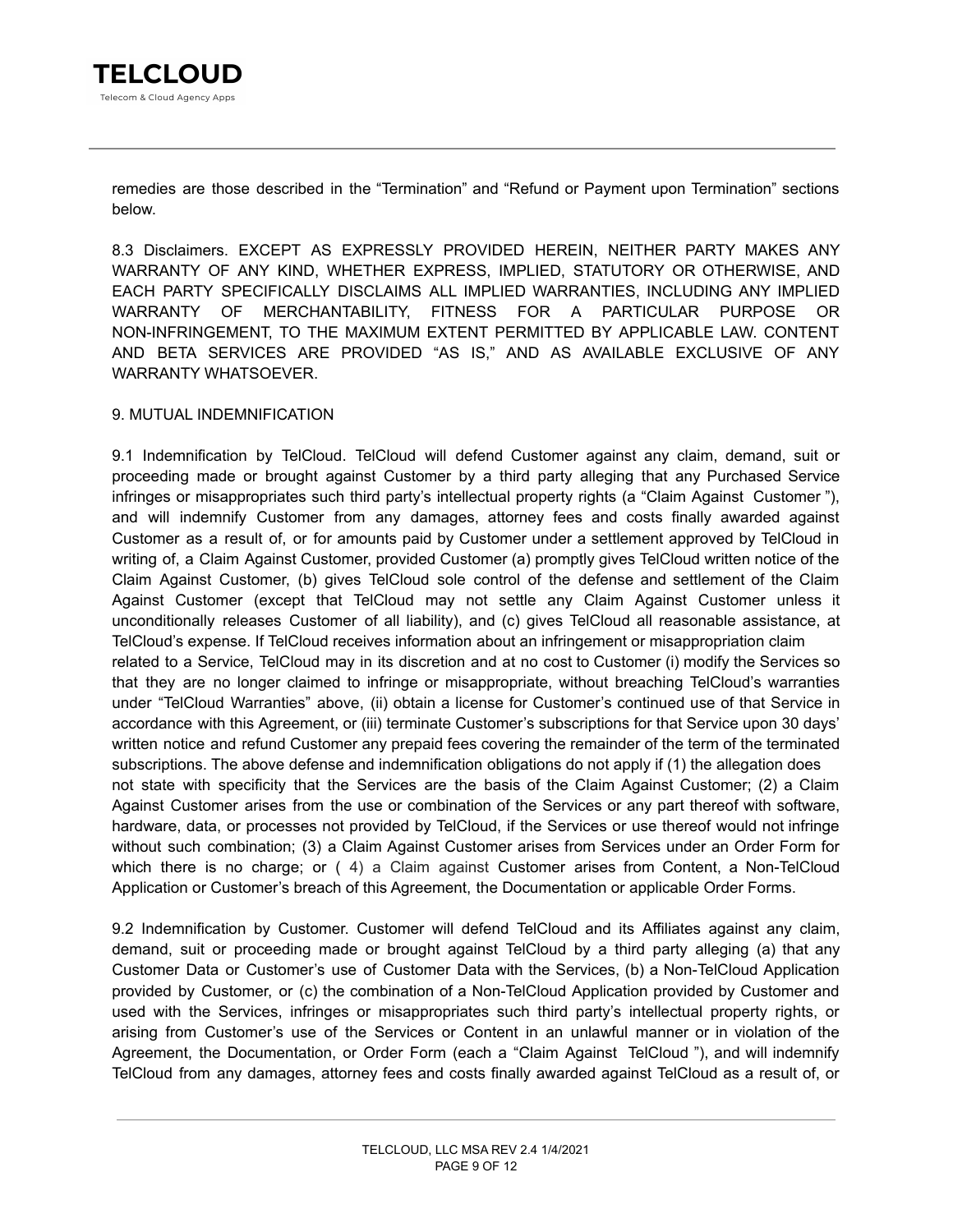

for any amounts paid by TelCloud under a settlement approved by Customer in writing of, a Claim Against TelCloud, provided TelCloud (a) promptly gives Customer written notice of the Claim Against TelCloud, (b) gives Customer sole control of the defense and settlement of the Claim Against TelCloud (except that Customer may not settle any Claim Against TelCloud unless it unconditionally releases TelCloud of all liability), and (c) gives Customer all reasonable assistance, at Customer's expense. The above defense and indemnification obligations do not apply if a Claim Against TelCloud arises from TelCloud's breach of this Agreement, the Documentation or applicable Order Forms.

9.3 Exclusive Remedy. This "Mutual Indemnification" section states the indemnifying party's sole liability to, and the indemnified party's exclusive remedy against, the other party for any third party claim described in this section.

### 10. LIMITATION OF LIABILITY

10.1 Limitation of Liability. IN NO EVENT SHALL THE AGGREGATE LIABILITY OF EACH PARTY TOGETHER WITH ALL OF ITS AFFILIATES ARISING OUT OF OR RELATED TO THIS AGREEMENT EXCEED THE TOTAL AMOUNT PAID BY CUSTOMER AND ITS AFFILIATES HEREUNDER FOR THE SERVICES GIVING RISE TO THE LIABILITY IN THE TWELVE MONTHS PRECEDING THE FIRST INCIDENT OUT OF WHICH THE LIABILITY AROSE. THE FOREGOING LIMITATION WILL APPLY WHETHER AN ACTION IS IN CONTRACT OR TORT AND REGARDLESS OF THE THEORY OF LIABILITY, BUT WILL NOT LIMIT CUSTOMER'S AND ITS AFFILIATES' PAYMENT OBLIGATIONS UNDER THE "FEES AND PAYMENT" SECTION ABOVE.

10.2 Exclusion of Consequential and Related Damages. IN NO EVENT WILL EITHER PARTY OR ITS AFFILIATES HAVE ANY LIABILITY ARISING OUT OF OR RELATED TO THIS AGREEMENT FOR ANY LOST PROFITS, REVENUES, GOODWILL, OR INDIRECT, SPECIAL, INCIDENTAL, CONSEQUENTIAL, COVER, BUSINESS INTERRUPTION OR PUNITIVE DAMAGES, WHETHER AN ACTION IS IN CONTRACT OR TORT AND REGARDLESS OF THE THEORY OF LIABILITY, EVEN IF A PARTY OR ITS AFFILIATES HAVE BEEN ADVISED OF THE POSSIBILITY OF SUCH DAMAGES OR IF A PARTY'S OR ITS AFFILIATES' REMEDY OTHERWISE FAILS OF ITS ESSENTIAL PURPOSE. THE FOREGOING DISCLAIMER WILL NOT APPLY TO THE EXTENT PROHIBITED BY LAW.

### 11. TERM AND TERMINATION

11.1 Term of Agreement. This Agreement commences on the date Customer first accepts it and continues until all subscriptions hereunder have expired or have been terminated.

11.2 Term of Purchased Subscriptions. The term of each subscription shall be as specified in the applicable Order Form. Except as otherwise specified in an Order Form, subscriptions will automatically renew for additional periods equal to the expiring subscription term or one year (whichever is shorter), unless either party gives the other written notice (email acceptable) at least 30 days before the end of the relevant subscription term. Except as expressly provided in the applicable Order Form, renewal of promotional or one-time priced subscriptions will be at TelCloud's applicable list price in effect at the time of the applicable renewal. Notwithstanding anything to the contrary, any renewal in which subscription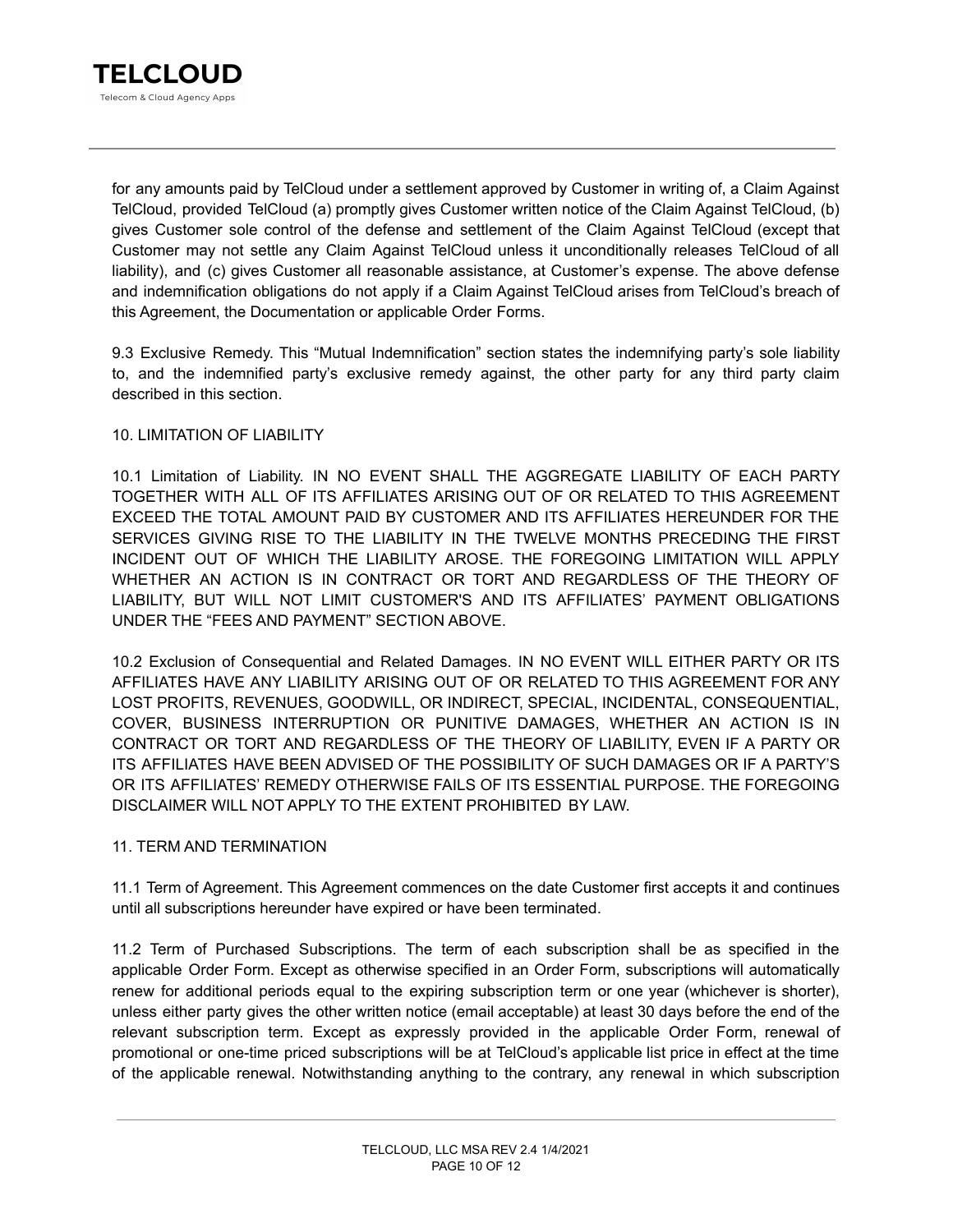

volume or subscription length for any Services has decreased from the prior term will result in re-pricing at renewal without regard to the prior term's per-unit pricing.

11.3 Termination. A party may terminate this Agreement for cause (i) upon 30 days written notice to the other party of a material breach if such breach remains uncured at the expiration of such period, or (ii) if the other party becomes the subject of a petition in bankruptcy or any other proceeding relating to insolvency, receivership, liquidation or assignment for the benefit of creditors.

11.4 Refund or Payment upon Termination. If this Agreement is terminated by Customer in accordance with the "Termination" section above, TelCloud will refund Customer any prepaid fees covering the remainder of the term of all Order Forms after the effective date of termination. If this Agreement is terminated by TelCloud in accordance with the "Termination" section above, Customer will pay any unpaid fees covering the remainder of the term of all Order Forms to the extent permitted by applicable law. In no event will termination relieve Customer of its obligation to pay any fees payable to TelCloud for the period prior to the effective date of termination.

11.5 Surviving Provisions. The sections titled "Free Services," "Fees and Payment," "Proprietary Rights and Licenses," "Confidentiality," "Disclaimers," "Mutual Indemnification," "Limitation of Liability," "Refund or Payment upon Termination," "Removal of Content and Non-TelCloud Applications," "Surviving Provisions" and "General Provisions" will survive any termination or expiration of this Agreement, and the section titled "Protection of Customer Data" will survive any termination or expiration of this Agreement for so long as TelCloud retains possession of Customer Data.

#### 12. GENERAL PROVISIONS

12.1 Entire Agreement and Order of Precedence. This Agreement is the entire agreement between TelCloud and Customer regarding Customer's use of Services and Content and supersedes all prior and contemporaneous agreements, proposals or representations, written or oral, concerning its subject matter. The parties agree that any term or condition stated in a Customer purchase order or in any other Customer order documentation (excluding Order Forms) is void. In the event of any conflict or inconsistency among the following documents, the order of precedence shall be: (1) the applicable Order Form, (2) this Agreement, and (3) the Documentation. Titles and headings of sections of this Agreement are for convenience only and shall not affect the construction of any provision of this Agreement.

12.2 Relationship of the Parties. The parties are independent contractors. This Agreement does not create a partnership, franchise, joint venture, agency, fiduciary or employment relationship between the parties. Each party will be solely responsible for payment of all compensation owed to its employees, as well as all employment-related taxes.

12.3 Third-Party Beneficiaries. There are no third-party beneficiaries under this Agreement.

12.4 Waiver . No failure or delay by either party in exercising any right under this Agreement will constitute a waiver of that right.